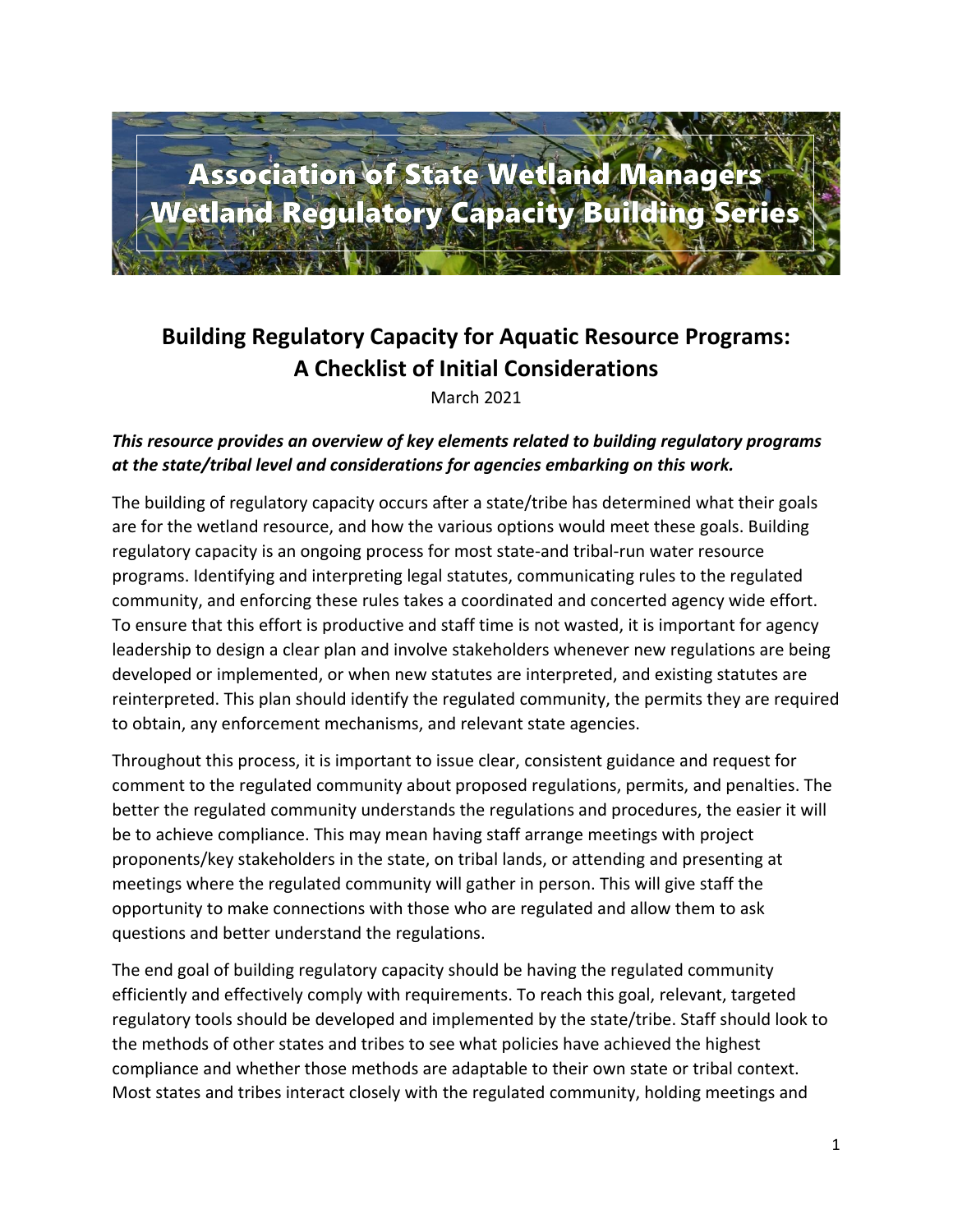informational sessions to ensure that everyone is up to date on the latest regulation and permit requirements. Site checks with the threat of fines or cessation of work orders are often an incentive for the regulated community to comply. Site checks also educate staff on what development projects look like in reality, rather than just on paper. Whatever regulatory approaches are selected, it is essential that they complement each other and act as checks and balances to each other.

*The following checklist provides some tasks for consideration by states and tribes seeking to build regulatory capacity:*

# **Scoping Potential Regulatory Changes or Explanations**

- **Bring Together Information Providers from the Start of the Rulemaking Process**
	- $\circ$  States and tribes should include key information providers from the start of the capacity building process, exploring with them what new/modified regulatory elements might be necessary. Make sure that those who will have a role in implementing, enforcing, and complying with these changes are at the table as early as possible.
	- $\circ$  Participants can include agency technical staff, data managers at the agency, other agency policymakers, stakeholders from the regulated community, academic scientists, and the general public.
	- $\circ$  "Key" participants will be affected by the geographic reach of potential regulatory changes or explanations, and the activities regulated.
	- o While initial exploration may remain internal, engagement of stakeholders early in the process has been shown to be key in regulations' successful approval and adoption, as well as improve future compliance within the regulated community.

# • **Understand state/tribal processes for collaborative policymaking.**

- $\circ$  Identify state/tribal processes that direct how policy input is sought and reflected in regulatory changes. Understand these limitations and opportunities before engaging with outside participants.
- $\circ$  Identify the following points of contact and connect to request that state/tribal agency perspectives are represented in the regulatory scoping process:
	- Who has primary responsibility for the development of these regulations?
	- What agency/department has primary responsibility for promulgation of the regulations?
	- Which agency/department has liability with respect to assuring compliance?
	- Is there executive level support for new or expanded regulations?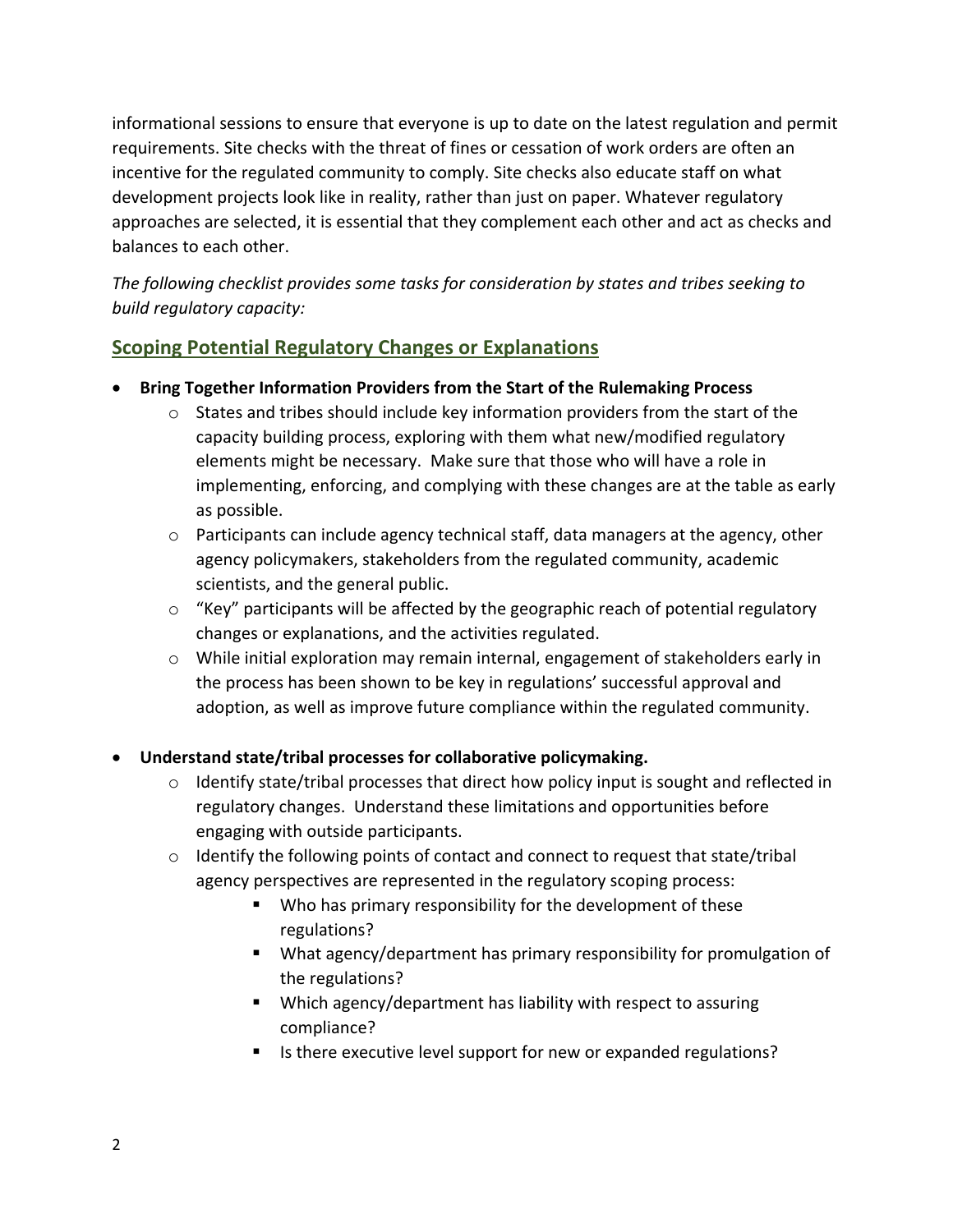## • **Understand Existing Statutory Authorities as a Regulatory Basis**

- $\circ$  Determine if existing state/tribal regulations are less or more protective than federal minimums:
	- At the federal level, the Clean Water Act serves as the foundation of federal wetland protections. All federal regulations are rooted in the Clean Water Act and permit programs are based on these regulations.
	- State and tribal agencies should understand how their regulations and statutes compare to the federal minimums. Are the regulations and statutes more or less stringent, either in scope (waters covered) and stringency (requirements and enforcement)? Furthermore, state or tribal agencies should understand if their own regulations fully implement their underlying state and tribal statutory authority.
	- Without state level statutes, a state must rely on the policies and procedures of EPA and the Corps.

# • **Identify Appropriate Statutes, Rules, and Policies that Can be Used by the State /Tribe**

- o Questions to consider:
	- Are there existing standards for wetland management, and do these need to be developed or revised?
	- Is there existing legislation in place that allows or facilitates the establishment of permitting fees?
	- Are adequate personnel and infrastructure in place for implementation, and if not, what is needed?
	- What documentation is available to communicate processes (for example: process flow charts)?
	- What penalties need to be created for non-compliance with new regulations?
	- What appeals process/mechanisms will be used or need to be created to support the new laws/regulations?

# • **Identify and Document the Regulated Community**

- o The regulated community that the new regulatory elements may affect should be clearly defined and invited to participate.
- o Staff should think about how regulations will be conducted on the ground and work to make the regulations clear and specific for the regulated community.
- o Identify:
	- What is the geographic reach of the new regulations? (Statewide, specific counties, local government units)?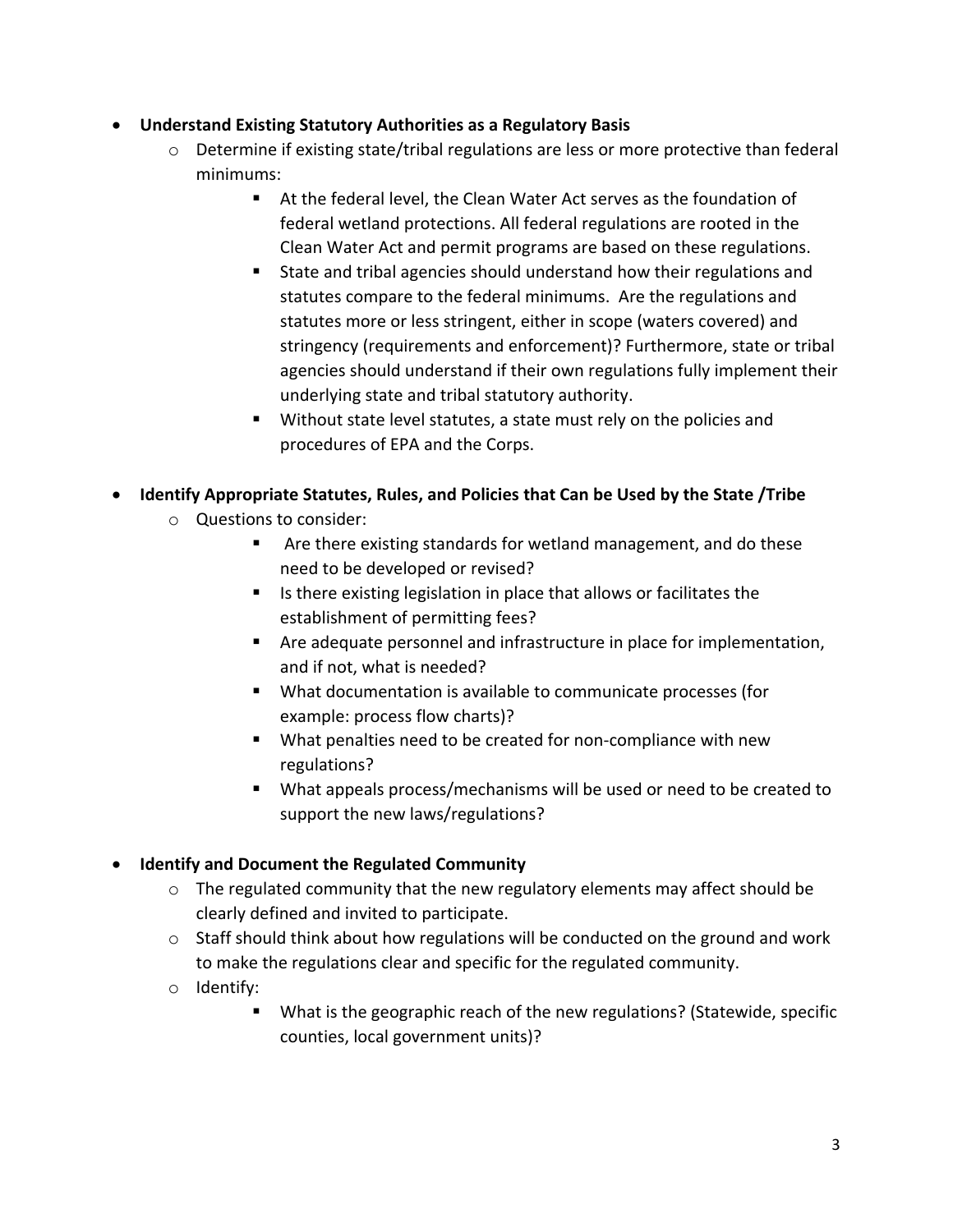- What activities may be regulated, and what groups typically conduct those activities (e.g., discharges from land clearing by the homebuilding community)
- Who is responsible for compliance with permits (for example, corporation, homeowners, etc.)?
- Where in your agency does the data reside that identifies the regulated community individuals or entities? Who is responsible for this data management and communication?

## • **Understand the Context for Regulatory Changes**

- $\circ$  Understand the historical, political, social, economic, demographic, and regulatory information, as well as information on the water resources being regulated.
- o Know your resources **-** document both the regulated water resources as well as the extent of unregulated areas or exemptions, if any. This includes mapping and assessment of aquatic resources within the specified jurisdiction.

# **Developing Regulatory Changes or Explanations**

- **Identify Regulatory Gaps** 
	- o Regulatory programs are based on statutes that authorize them and are implemented in ways that address well-documented needs for multiple stakeholders. It is important to identify not only resource protection needs, but also the needs of the regulated community. Regulatory certainty, efficiency and cost should all be considered when developing new regulations or establishing a regulatory program.
	- o Document carefully researched justifications for filling regulatory gaps.
	- o As part of this process, documenting the benefits and costs of regulation development or regulatory program building to both the agency *and* the regulated community (especially permit applicants) will be essential to making your case.
	- o Questions to consider:
		- Which acts, laws, or similar enable the regulation?
		- Which acts, laws, or similar need to be created?
- **Be prepared to provide additional responses for consideration by decision makers**
	- $\circ$  Work with your planning team to brainstorm potential areas that will require additional responses.
	- o Ensure that planning activities include stakeholders that can help the planners to think ahead about areas of concern and resolve them in advance or be prepared to respond.
	- o Develop a decision-making chain to be in place for responding to more difficult or complex questions/inquiries (who needs to decide, approve, or deliver messages).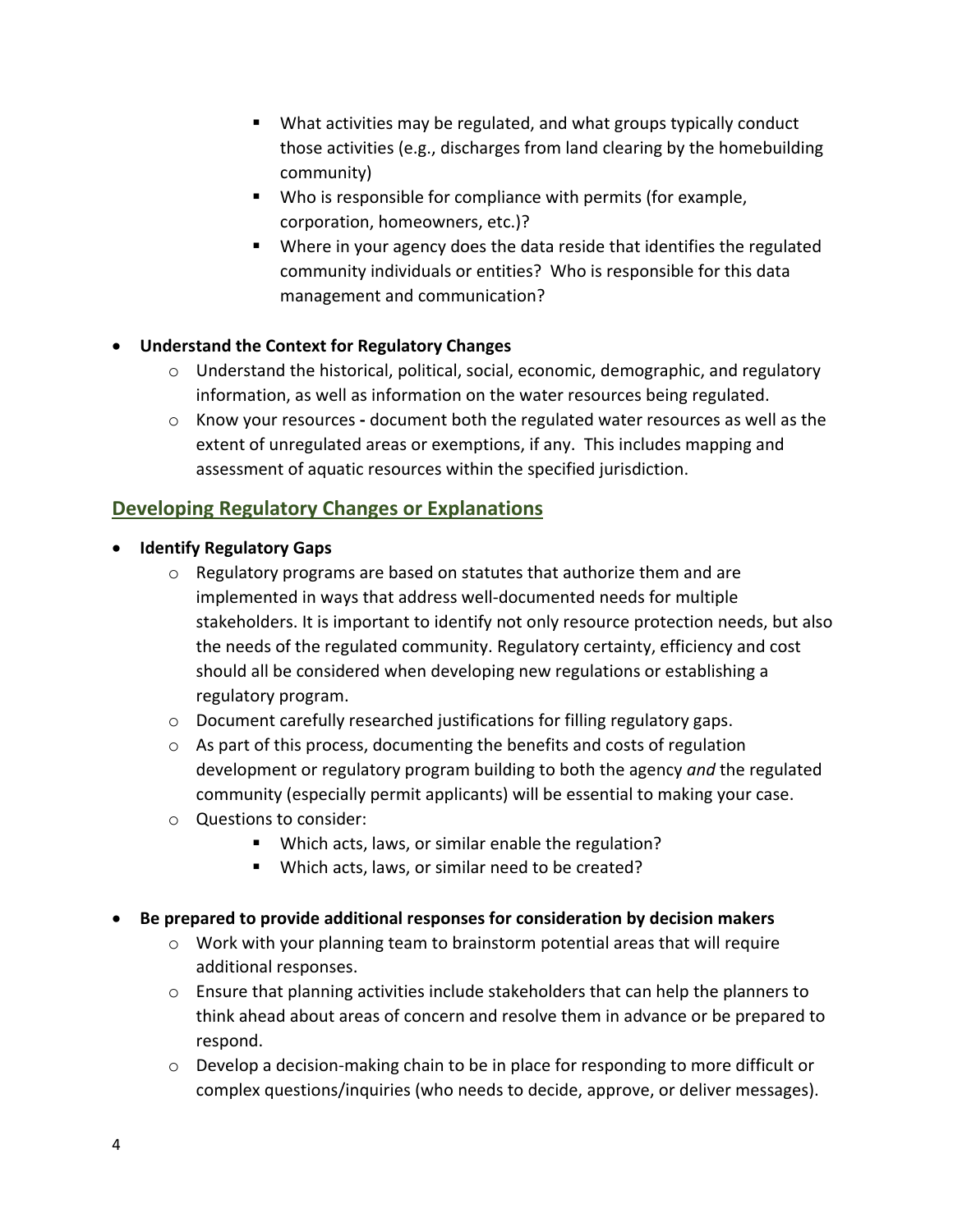- **Work with the legislature if additional statutory authority might be necessary**
	- $\circ$  Because regulations must be firmly based is statute, if there is not a solid statutory case for a new regulation, it will be necessary to work with the legislature to enact or amend statutes.
	- o Work with your legislative liaison or legislature contacts will be essential. See ASWM's "Working with Your Legislature to Build Regulatory Capacity" resource for more tips on this topic.
	- o Highlight the benefits of new legislation, and the consequences of continuing with the existing approaches.

## • **Work to Reduce Uncertainty and/or Improve Processes**

- o Reducing uncertainty often entails crafting clear expectations, requirements that are applied in the same manner as similarly situated permittees, and that include clear consequences for non-compliance.
- $\circ$  Creating transparent regulatory programs with easy-to-understand content will help remove the need for applicants to understand and interpret complex information and frustration over perceived inequitable regulatory action.
- $\circ$  Clear permitting or licensing standards will help to ensure the regulated community receive the right permit and that they understand what activities are allowed under the permits they have received.
- o Well-documented monitoring programs help states and tribes keep track of compliance activities and identify trends that can assist in improving both resource protection and outreach/process compliance activities conducted by the state/tribe.

# • **Establish Minimum Acceptable Regulatory Standards**

- $\circ$  A regulatory program should clearly define how the regulated community should and should not behave.
- o These regulatory standards should include information about which permits are needed for specific actions and what the penalties are for failing to acquire necessary permits or for violating the permit.
- o Clear regulatory standards will make communicating those standards to the regulated community easier and will help to ensure higher levels of compliance.
- o If there are to be local modifications or allowances, this should also be included in decision making and documented. If this is allowed, a process should be established and documented for how local modifications can be made.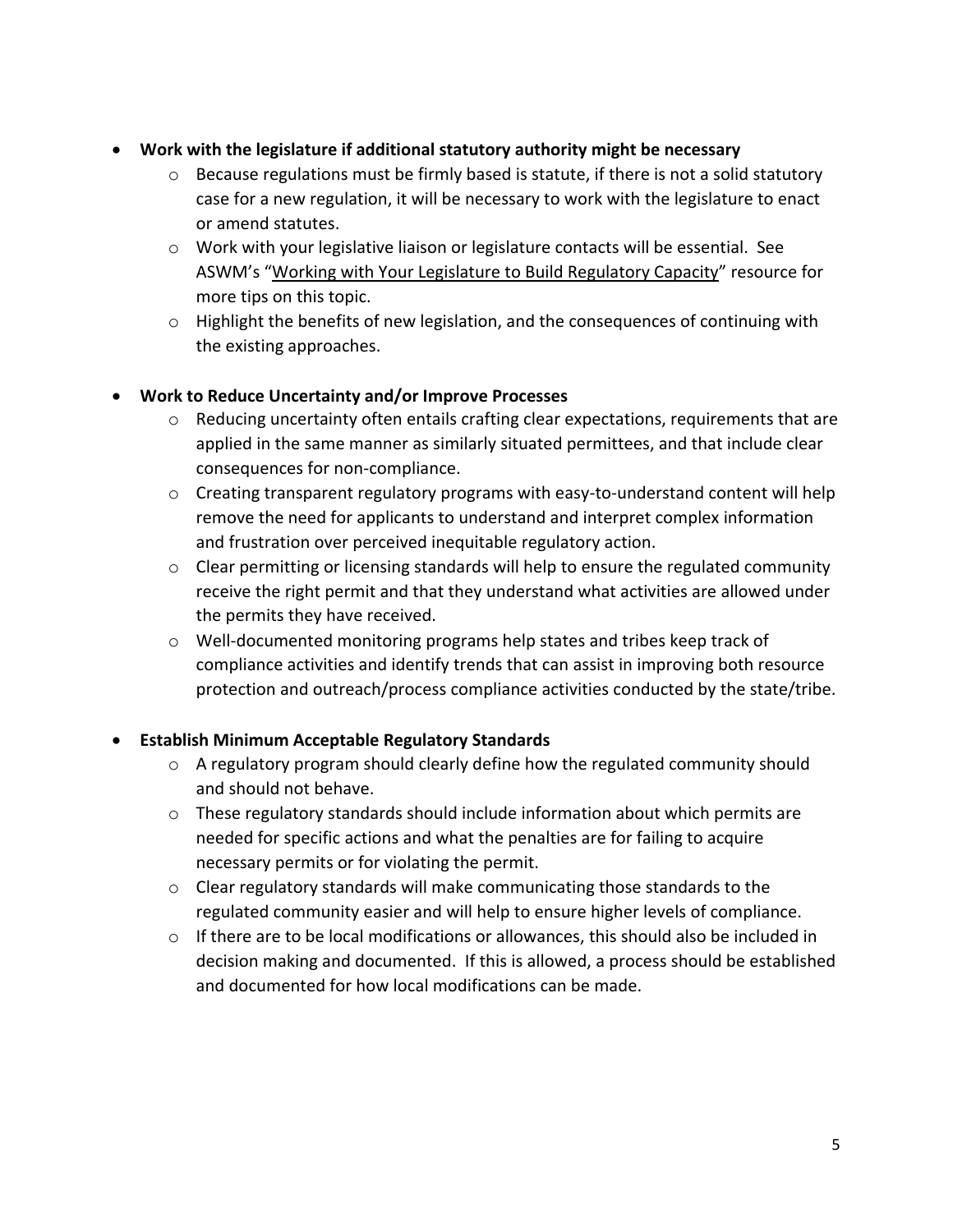## • **Develop and/or Reconcile Necessary Regulatory Documents**

- $\circ$  If existing regulations exist, identify how existing and new language/documents will be reconciled or integrated. Regulatory programs involve at least two kinds of documents:
	- Regulations and their associated preambles
	- Explanatory documents  $-$  those that unpack what is required and explain in plain English how to attain compliance, such as Q&As, technical tools, etc.
- o If new language or documents must be crafted, ensure that they function within existing limitations.
- $\circ$  This process of developing regulatory documents must also include identification of how these documents are developed and maintained. The process should include plans (depending on the type of document for how documents will be reviewed/updated and on what schedule, as they should be reviewed periodically.

# **Implementing Regulatory Changes**

## • **Develop Process Flowcharts for Permitting**

- $\circ$  Flowcharts and similar tools can be helpful in documenting existing processes, showing how they differ from proposed new systems that may be needed, comparing alternatives, and communicating new permitting processes once adopted.
- o Identify the activities and time required for each stage of the process. To meet this need, some options include:
	- Developing process flow charts, including the order of tasks, the timing of each element, and identifying responsible parties for each step.
	- Using this information, it will be possible to estimate the necessary staff apportionment and potential increases in staff time and expense.
- o See ASWM's document on developing [regulatory flow charts](https://www.aswm.org/pdf_lib/pipeline/aswm_developing_process_maps.pdf) for specific information about how to develop permitting process flow charts.
- **Identify Necessary Program Staffing and Resources to Support New Regulatory Elements**
	- $\circ$  Use process charts and checklists (above) to assist in estimating the amount of staff time and the staff qualifications required to implement a new regulatory element.
	- $\circ$  What staffing positions are needed to manage the new regulatory elements and ensure those new elements are effectively integrated into existing programs? These may include, but are not limited to, those responsible for:
		- Reviewing and approving permits or other actions.
		- Providing technical support to the regulatory community, as part of compliance assistance.
		- Enforcing regulatory compliance.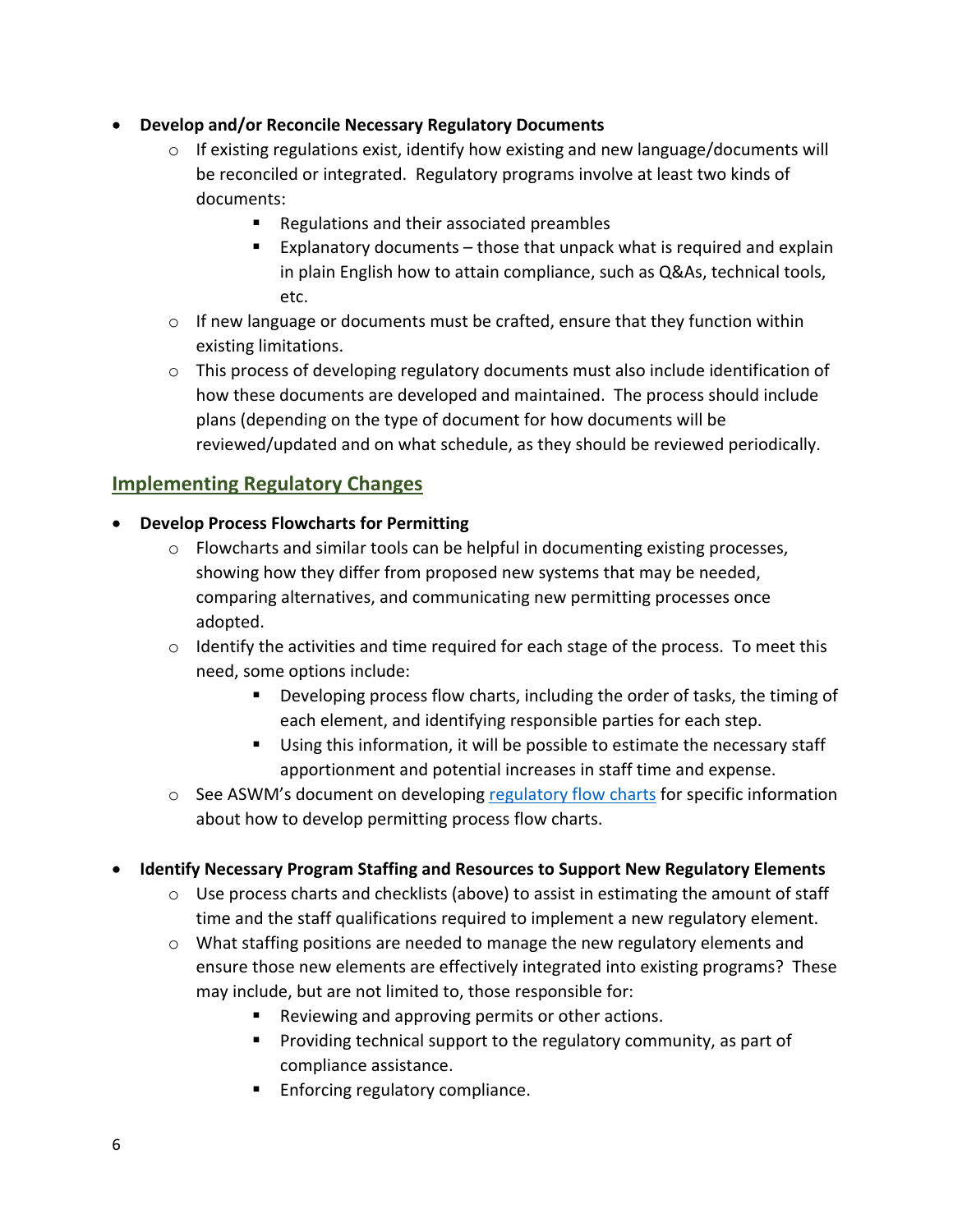- Providing program/staff oversight.
- Administrative support for the flow, screening, and circulation of applications for review.
- o Questions to consider:
	- Can existing staffing manage the new elements?
	- What are the potential types and frequency of regulatory enforcement necessary for any new elements? What changes in staffing would be required?
	- What qualifications do they need to have?
	- How many hours of their time will be required to implement the new regulatory elements?
	- What additional resources beyond staffing may be needed to implement the regulatory changes? These may include outside expertise, data management services, facilitators for stakeholder processes, equipment and technology expenses, and other expenditures.
- $\circ$  Crafting a budget analysis for these changes will support financial decision-making and justifications for legislative decision making.
	- What additional sources of support are needed to accommodate these changes?
	- Where will these sources of support come from?

## • **Ensure that Permit Applications are Easy to Access**

o The easiest way for the regulated community to navigate the permitting process is for agencies to put the permits on their website with clear instructions and a way for questions to be asked of agency staff. If permits are hard to find and the bureaucracy is hard to navigate, achieving compliance will be more difficult for states. Well-crafted online web pages can help achieve this goal.

# **Implementing Regulatory Changes**

## • **Develop Specific Outreach Strategies**

- o The regulating agency should invest in an outreach and technical assistance strategy to ensure that the regulated community knows that they are regulated and how to comply.
- o Because the statutes that the regulations are based on will be potentially difficult for the layperson to understand, agency communications to the regulated community should include clear, easy to understand language, and examples of what is and is not allowed under the regulation(s).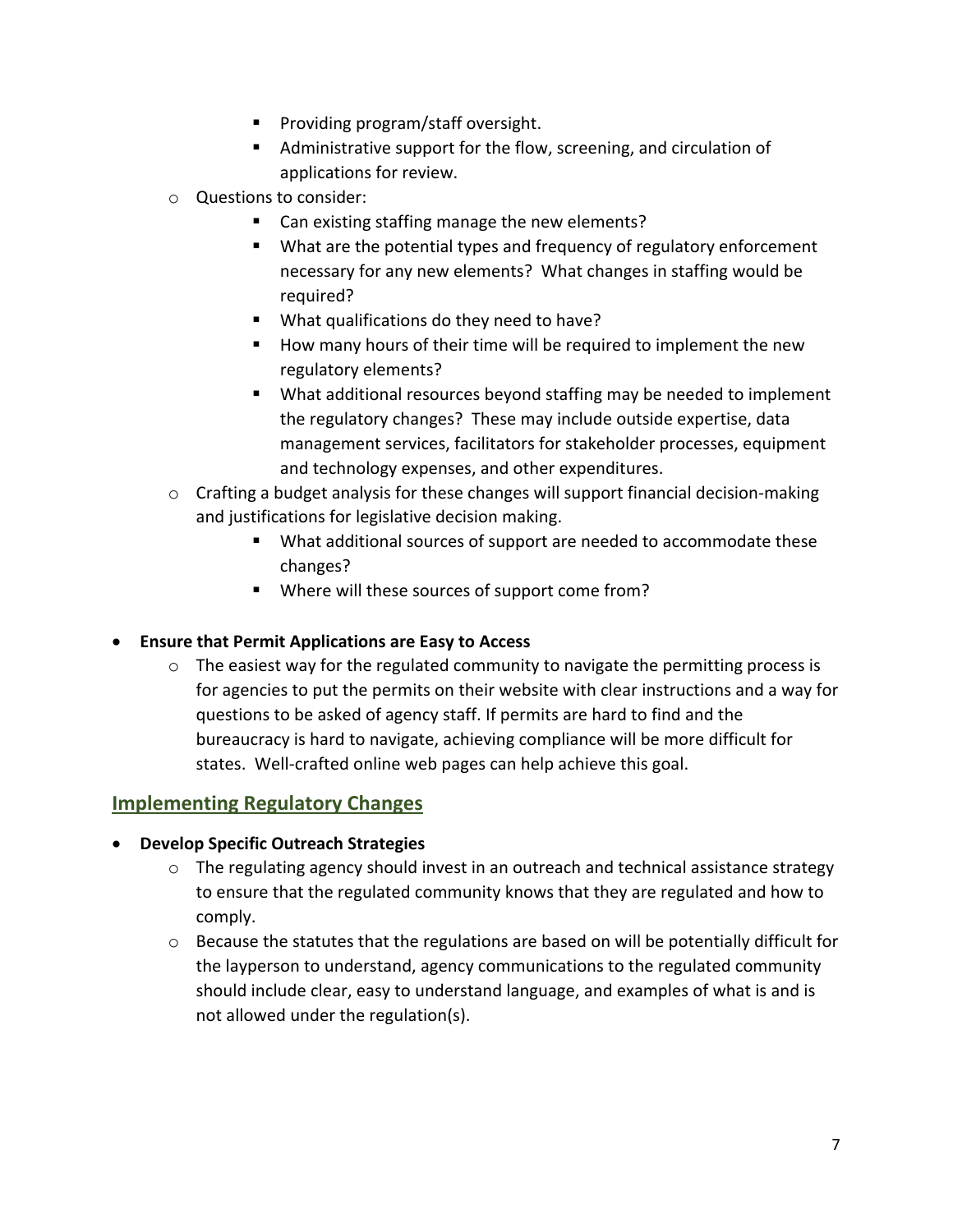## • **Establish Internal and External Trainings Programs and Guidelines**

- o For Internal Agency Staff:
	- Training agency staff, the regulated community, and contractors on new regulatory policies is critical to the success of any new regulatory effort.
	- Well-crafted trainings that include opportunities to ask questions and apply what they have learned to different real-world scenarios help increase the likelihood that agency staff members and the regulated community are on the same page and understand the new rules and guidelines.
- o For Stakeholders and the General Public
	- Ensure that these audiences are aware of trainings and tailor training content and style to meet the needs of those audiences
- $\circ$  Trainings should be built strategically into long-term agency strategies rather than individual programs to ensure that trainings are not tied to individual programs that may end.

## • **Determine How Regulatory Data Will be Managed and Integrated into Systems**

- o A strong regulatory program is developed and maintained based on access to accurate and timely information. This requires strong data management capacity.
- o Ensure that there is data transparency and plans on how data will be accessible by and shared with the public. In many cases, putting some data in the hands of the public can help generate support for regulatory actions taken by a state or tribe.
- o Identify:
	- Can the new regulatory elements be managed by existing data or permitting systems? If so, what changes need to be made/elements added? Is there the capacity to do this? What permissions are needed to do so?
	- **E** If not, what data management systems need to be created? Will development or management be managed in-house or through other agencies or service providers? How will data security and reliability be assured? Is there are adequate support for ongoing maintenance and improvements?
	- How will the data that is needed be integrated into the regulatory system? What changes are necessary to ensure data is available when and how it is needed by the regulatory program?
	- How will the public access regulatory data? What part of the data needs to be kept confidential?
	- What report will need to be generated? On what schedule?